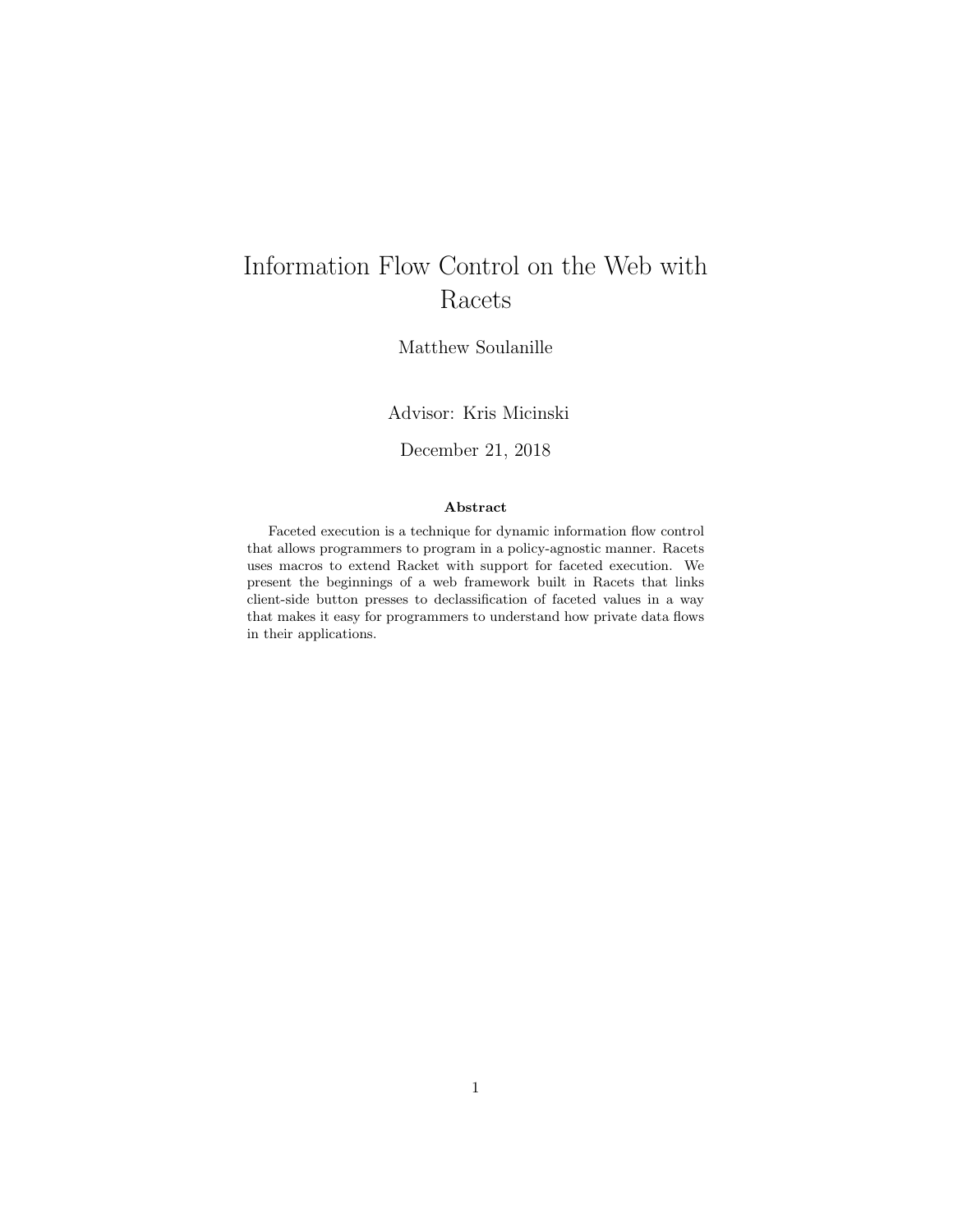# Contents

| 1                      |     | 3<br>Introduction                                                                         |
|------------------------|-----|-------------------------------------------------------------------------------------------|
|                        | 1.1 | 3                                                                                         |
|                        | 1.2 | 3                                                                                         |
| $\mathbf 2$            |     | 3<br><b>Background</b>                                                                    |
|                        | 2.1 | 3                                                                                         |
|                        | 2.2 | Prior Information Flow Control Techniques $\ldots \ldots \ldots \ldots$<br>$\overline{4}$ |
|                        |     | $\overline{4}$<br>Mandatory Access Control<br>2.2.1                                       |
|                        |     | 5<br>An Information Flow Control Type System<br>2.2.2                                     |
|                        | 2.3 | 6                                                                                         |
|                        |     | 6<br>2.3.1                                                                                |
|                        |     | 6<br>2.3.2<br>Semantics and Correctness                                                   |
|                        |     | 8<br>2.3.3                                                                                |
|                        |     | 2.3.4<br>9                                                                                |
|                        |     | Racets: Faceted Execution in Racket<br>2.3.5<br>11                                        |
| 3                      |     | Motivation<br>11                                                                          |
| $\boldsymbol{\Lambda}$ |     | 12<br>Our Approach                                                                        |
|                        | 4.1 | 12<br>Client-side Buttons Declassify Faceted Values                                       |
|                        | 4.2 | 12<br>Use Case                                                                            |
|                        | 4.3 | 12                                                                                        |
| 5.                     |     | Conclusion<br>12                                                                          |
|                        | 5.1 | 13<br>Future Work                                                                         |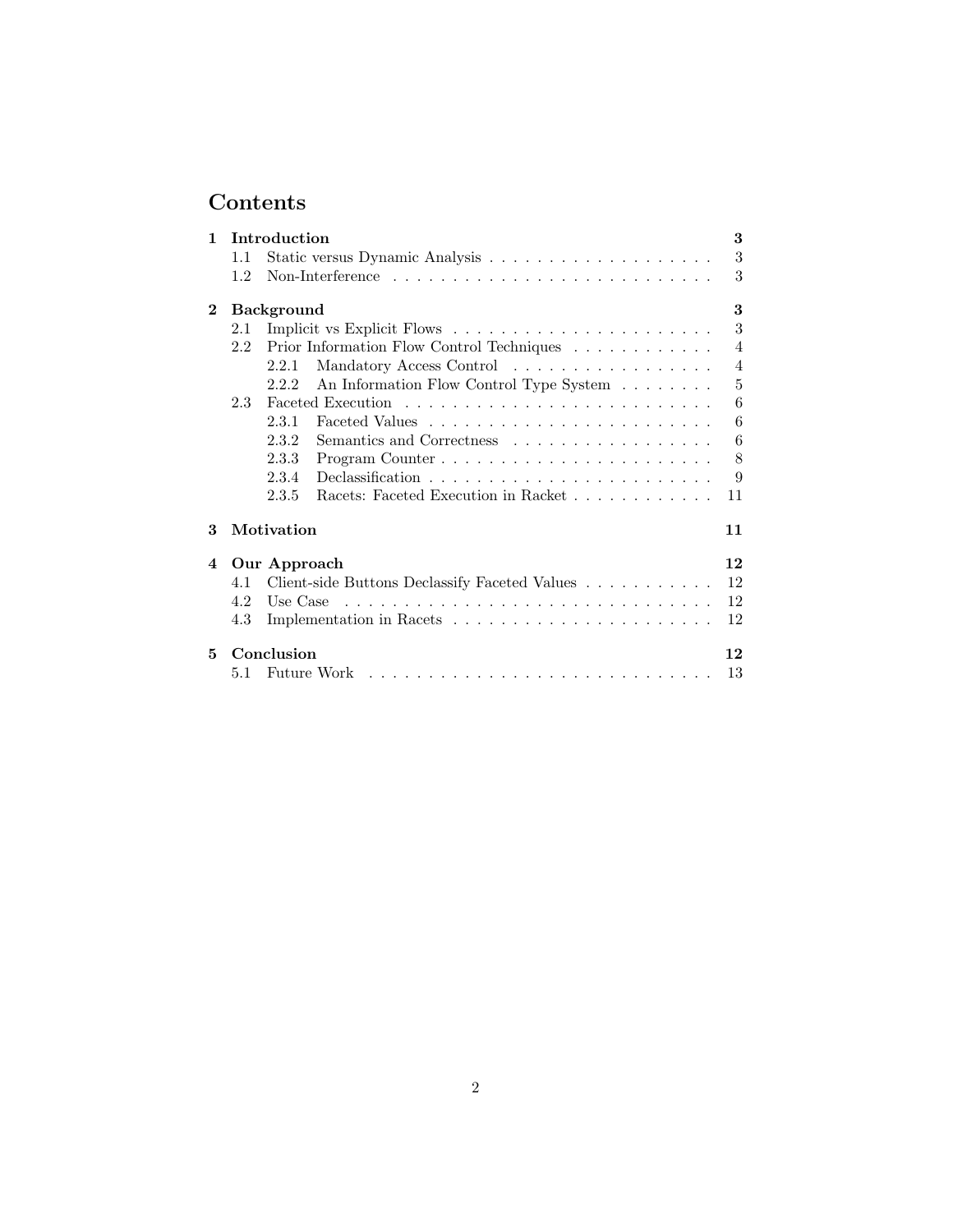# <span id="page-2-0"></span>1 Introduction

Maintaining the confidentiality of sensitive information is a long-standing and increasingly difficult problem for programmers. As new tools are built on top of old ones, programmers are forced to look at an increasing number of ways confidential information may be leaked from their programs. This problem is especially prevalent in web development, where new frameworks become old in as little as half a year's time. [\[1\]](#page-13-0) This thesis presents an information flow based approach to maintaining confidentiality. It aims to make it easy for programmers to control where sensitive information and its derivatives are accessed without significantly changing the way they program.

### <span id="page-2-1"></span>1.1 Static versus Dynamic Analysis

Information flow can be analyzed during the compilation of the program or during its execution. When done during compilation, it is called static information flow analysis, and when done during execution, it is called dynamic information flow analysis. This paper deals mostly with the latter but provides some background on the former in [2.2.2.](#page-4-0)

## <span id="page-2-2"></span>1.2 Non-Interference

When designing a secure system, it is necessary to define what constitutes security. For this paper, security will be defined as termination-insensitive noninterference. [\[2,](#page-13-1) p. 7] To unpack this, we first define non-interference. Informally, a program that takes public and private inputs and returns public and private outputs satisfies non-interference if an attacker with access to the public inputs and outputs of the program can not tell the difference between the the program being run with one set of private inputs and it being run running with another set [\[3,](#page-13-2) p. 2]. In this way, the attacker is isolated from the private context of the program, and can not learn anything about the private inputs or outputs. Since this paper deals with dynamic information flow, we use a downgraded form of non-interference called termination-insensitive non-interference that allows the termination or lack of termination of the program to leak information about private data [\[4,](#page-13-3) abstract].

# <span id="page-2-3"></span>2 Background

## <span id="page-2-4"></span>2.1 Implicit vs Explicit Flows

Most of the time, information flows through a program through variable assignments, for example,  $x := y + z$ . These are called explicit flows because they directly pass information between variables. [\[3,](#page-13-2) p. 3] However, information can also flow through the control structures of a program. This is called an implicit flow because information flows from one variable to another without an explicit assignment involving the two.[\[2,](#page-13-1) p. 2]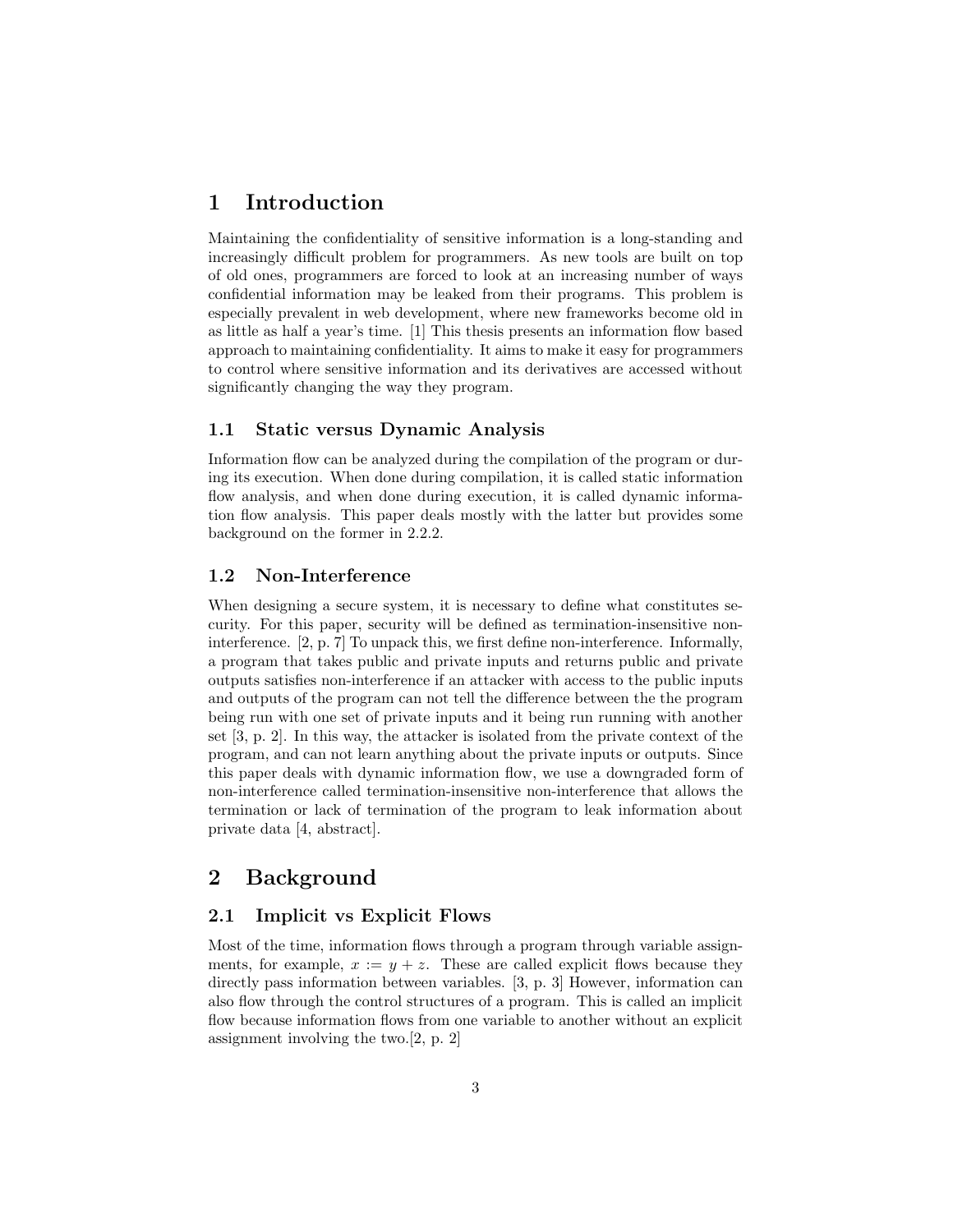Consider the following program that uses input  $s_1$ :

$$
p_1 := \text{true}
$$
  
if  $s_1$  then  $p_1 := \text{false}$ 

#### <span id="page-3-2"></span>Figure 1: Implicit Flow Negation

This program is equivalent to  $p_1 := \neg s_1$ , however, instead of using an explicit flow to set  $p_1$  equal to  $\neg s_1$ , it uses the control flow of an if statement to set  $p_1$ to false only if  $s_1$  is true.

The logical conjunction of two values can be computed in a similar manner. With inputs  $s_1$  and  $s_2$ , the following program computes  $p_1 := s_1 \vee s_2$ .

> $p_1 := \text{false}$ if  $s_1$  then  $p_1 :=$  true if  $s_2$  then  $p_1 := \text{true}$

Figure 2: Implicit Flow Conjunction

Since logical negation and logical conjunction can be built from implicit flows, and since negation with conjunction is universal, (and since loops are a form of implicit flow) implicit flows are universal. This means that any value that can be computed with explicit flows can also be computed with implicit flows. Therefore, tracking implicit flows is just as important as tracking explicit flows when performing information flow analyses.

### <span id="page-3-0"></span>2.2 Prior Information Flow Control Techniques

#### <span id="page-3-1"></span>2.2.1 Mandatory Access Control

Mandatory access control is a specification for dynamic information flow control that uses security levels to maintain security. Each data item is given a security level, and when a new data item is computed from inputs, it takes on the most restrictive security level out of the security levels of the inputs, thereby preventing explicit flows from leaking information. [\[3,](#page-13-2) p. 3]

To handle implicit flows, mandatory access control assigns a "process sensitivity label" to any part of the program where execution depends on the value of a data item (such as in an if statement). [\[3,](#page-13-2) p. 3] If a variable with a less restrictive security level would be updated in a more restrictive context, mandatory access control terminates with an error.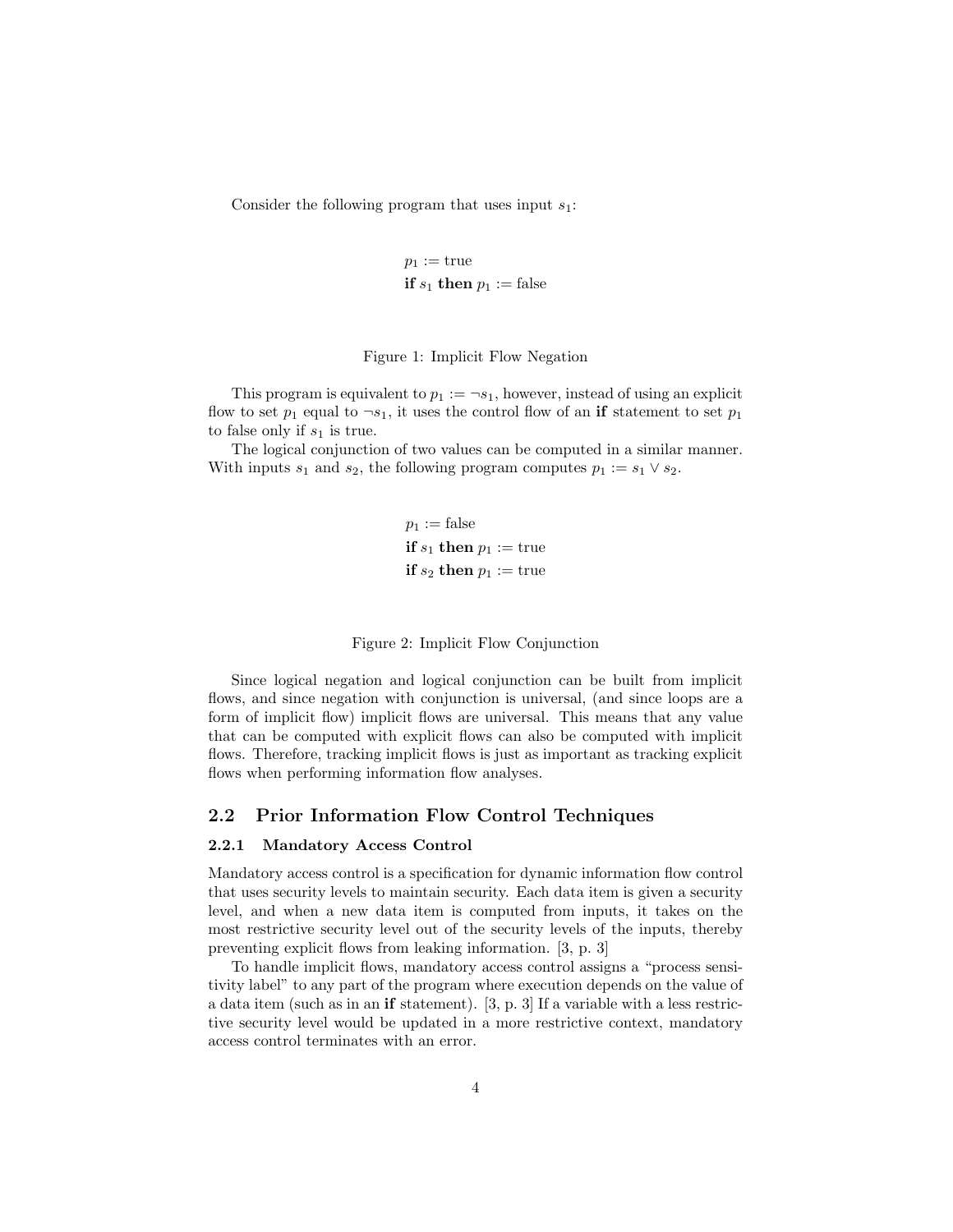In computing Figure [1](#page-3-2) with secure input  $s_1$  and insecure output  $p_1$ , mandatory access control assigns the if statement a process sensitivity label equal to  $s_1$ 's label. If  $s_1$  is true, then the if statement attempts to assign  $p_1$  to false, halting the program since  $p_1$ 's label is less restrictive than  $s_1$ 's label. If  $s_1$  is false, then the if statement is never run, so the program continues. This behavior leaks  $s_1$ . An attacker can perform a low-sensitivity process after the if statement, and if that process occurs, they know that the program did not halt, so  $s_1$  must have been false. [\[3,](#page-13-2) p. 3] While this behavior technically satisfies termination-insensitive non-interference, it is undesirable since it results in a large number of reasonable programs terminating and leaking secure information. An alternative is to keep the process sensitivity label high after the if statement regardless of whether it was executed. This prevents the  $s_1$  = false case (in which the program does not halt) from leaking information into an insecure context because all contexts after the if statement are now as secure as the if statement itself. However, this also produces an effect called label-creep, in which the security of the process sensitivity label monotonically increases, preventing certain variable assignments after the branch, which is undesirable. [\[3,](#page-13-2) p. 3]

As an example of label creep, the following program with secure input  $s_1$ and public  $p_1, p_2$  always results in an error in mandatory access control because  $p_1$ , a public value, is assigned within a higher security context (since the process sensitivity level remains at the value it was during the if statement).

> $p_1 := \text{true}$  $p_2 := \text{false}$ if  $s_1$  then do nothing  $p_1 := p_2$

<span id="page-4-1"></span>Figure 3: Rejected by Mandatory Access Control

#### <span id="page-4-0"></span>2.2.2 An Information Flow Control Type System

A security-type system is a method for static information flow control that implements security labels as types. In a security-typed language, a type represents what kind of data a variable stores and how that data may be accessed. [\[3,](#page-13-2) p. 4] At compile time, the type checker verifies that the program can not contain insecure information flows at run time.

By looking at all possible execution paths instead of a single path as in [2.2.1,](#page-3-1) a security-type system can prove that no set of inputs to a program could result in improper information flow. In this way, security-type systems solve the problem of label-creep that mandatory access control exhibits. Instead of increasing the process sensitivity label after a branch statement to the label of that branch statement because the branch statement may have altered variables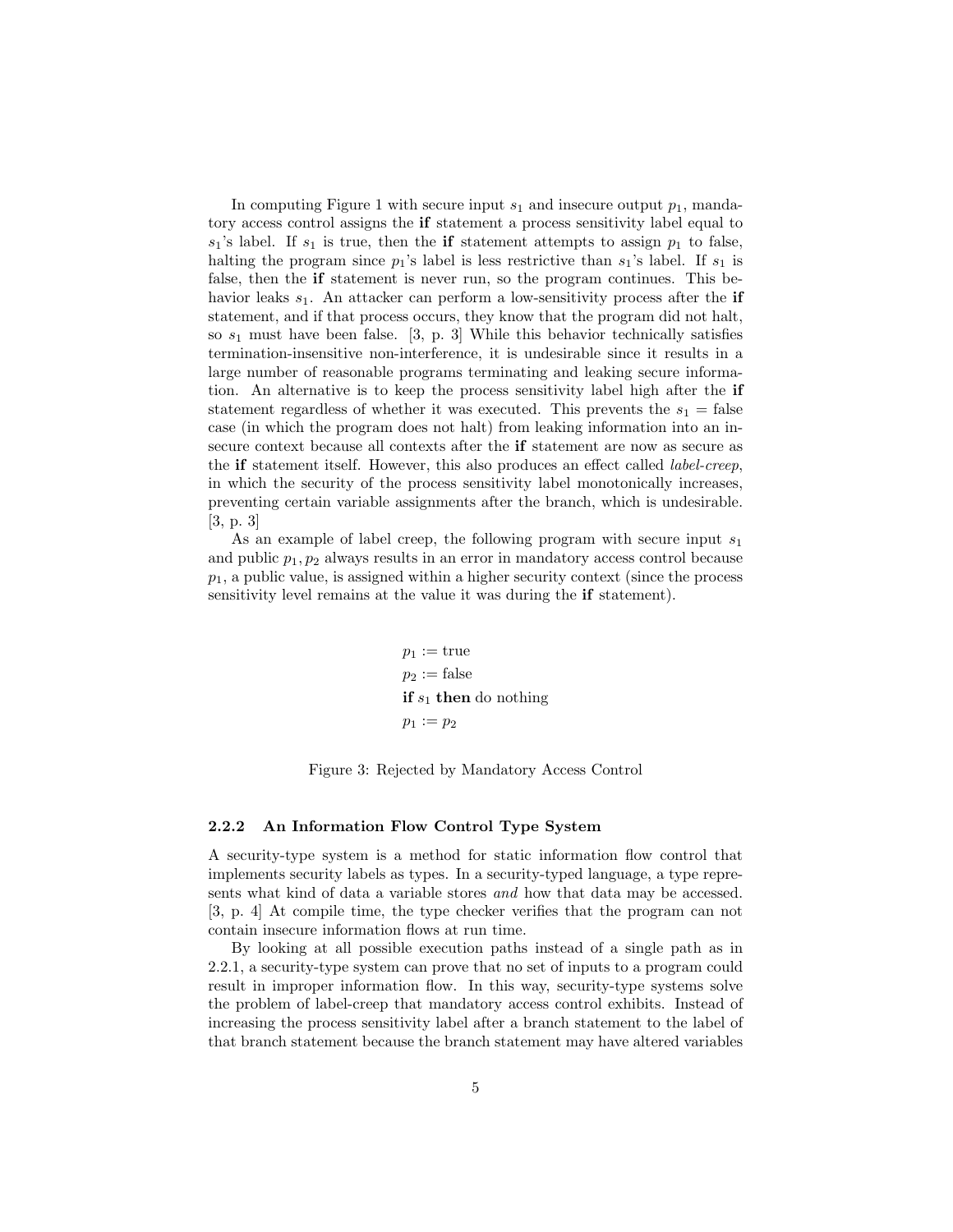that appear after it, a security-type system proves that all possible alterations would not create insecure information flows. A security-type system can compile the program in Figure [3](#page-4-1) because it has verified that regardless of the value of  $s_1$ , the if statement does not change the value of  $p_2$  that is assigned to  $p_1$ . If the two branches of the if statement changed  $p_2$  in different ways, then static analysis would reject the program.

Security-typed languages cover many cases of information flow analysis, but they are not a perfect solution. They can not handle variables whose security levels are not known at compile time, nor do they support multiple actors of different security levels observing the same variable and seeing different values. In some cases, such as in a game (like blackjack), it is desirable to have a variable appear one way to those with access to it and another way to the public.

### <span id="page-5-0"></span>2.3 Faceted Execution

Faceted execution is a system for dynamic information flow control that satisfies termination-insensitive non-interference while allowing programmers to program in a policy-agnostic manner.[\[5,](#page-13-4) p. 1] In contrast to information flow control type systems, which impose strict limitations on how private and public variables can interact, faceted execution allows any operation that can be performed on public data to be performed on any mix of public and private data through the same syntax. To accomplish this, faceted execution stores private data in faceted values, which manage access to private data at the time the data is used or observed. [\[2\]](#page-13-1)

#### <span id="page-5-1"></span>2.3.1 Faceted Values

A faceted value, written  $\langle k \rangle$  ?  $s_1 \diamond p_1$ , is a decision tree containing a private facet  $s_1$  and a public facet  $p_1$  controlled by an access policy k.[\[5,](#page-13-4) p. 2]. The facets of a faceted value can take on any type of data that can be represented by a variable, including another faceted value. When viewed in a context with access to k, a faceted value  $\langle k \rangle$  ?  $s_1 \diamond p_1$  appears as  $s_1$ . Otherwise, it appears as  $p_1$ . Because of this, faceted values can be treated exactly like the data they store. Any operations that would be valid on a faceted value's stored data are valid on the faceted value itself.

#### <span id="page-5-2"></span>2.3.2 Semantics and Correctness

In order to guarantee termination-insensitive non-interference, faceted execution must prevent information from leaking in explicit flows and implicit flows.

Explicit Flows: To prevent leaks from explicit flows, faceted execution branches when the result of an operation depends on a faceted value but the context in which the result will be viewed is not yet known. Each facet in the original faceted value is used in an isolated copy of the operation and placed into its corresponding location in a new faceted value that has the same access policy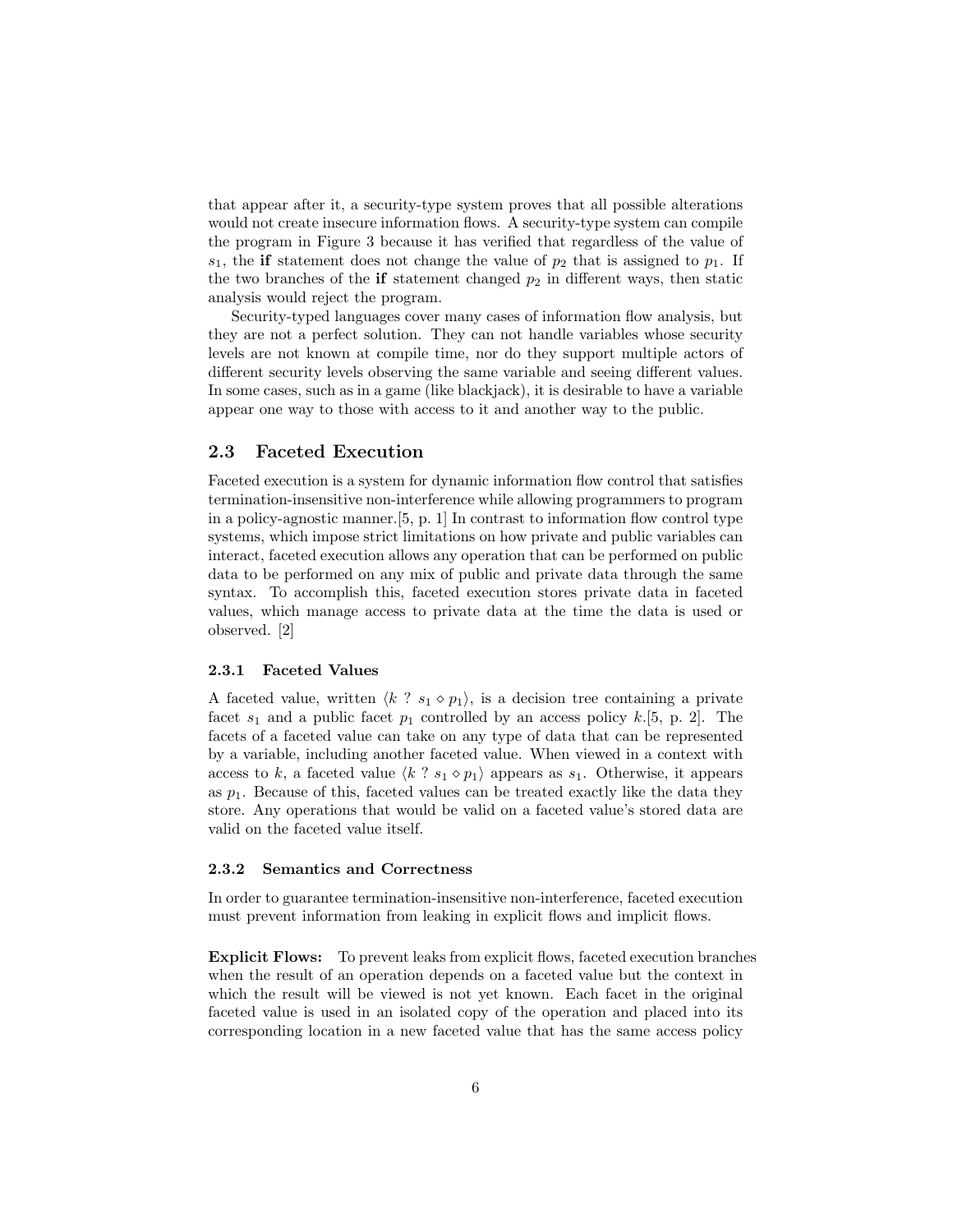as the original. This new faceted value is then returned as the result of the operation.[\[2,](#page-13-1) p. 2]

As an example, the operation

$$
\langle k\ ?\ 32\diamond 0\rangle + 10
$$

evaluates to

 $\langle k \rangle$  ?  $42 \diamond 10 \rangle$ 

by evaluating the branch private on k as  $42 = 32 + 10$  and the branch public on k as  $10 = 0 + 10$ . We call the private branch a principal k and the public branch a negation  $\bar{k}$ . [\[2,](#page-13-1) p. 5] When an observer with access to k looks at the faceted value, it appears as  $42$ . An observer without access to k sees 10.

Implicit Flows: Leaks from implicit flows are similarly prevented by branching. When the flow of a program depends on a faceted value, both possible branches of execution are taken. For example, the implicit flow negation pro-gram in Figure [1](#page-3-2) with input  $s_1 = \langle k \rangle$  ?  $S_1 \diamond$  false) (reproduced below)

$$
p_1 := \text{true}
$$
  
if  $s_1$  then  $p_1 := \text{false}$ 

results in

 $p_1 := \langle k \rangle$   $\neg S_1 \diamond$  true)

by evaluating the **if** statement on the  $k$  branch as

if  $S_1$  then  $p_1 :=$  false

which reduces to  $p_1 := \neg S_1$  and the  $\overline{k}$  branch as

**if** false **then**  $p_1 :=$  false

which reduces to  $p_1 := \text{true}$ . [\[2,](#page-13-1) p. 2] When an observer views  $p_1$ , they see  $\neg S_1$ if they have access to  $k$  and "true" otherwise. In this way, faceted execution prevents implicit flows from leaking private data.

This branching method also allows faceted execution to correctly run programs that security-typed languages can not run. Consider Figure [4,](#page-6-0) a modified version of Figure [3](#page-4-1) with secure input  $s_1$  and public  $p_1, p_2$ :

$$
p_1 := \text{true}
$$
  

$$
p_2 := \text{false}
$$
  
**if** 
$$
s_1
$$
 **then** 
$$
p_2 := \text{true}
$$
  

$$
p_1 := p_2
$$

<span id="page-6-0"></span>Figure 4: Rejected by Security-Type Languages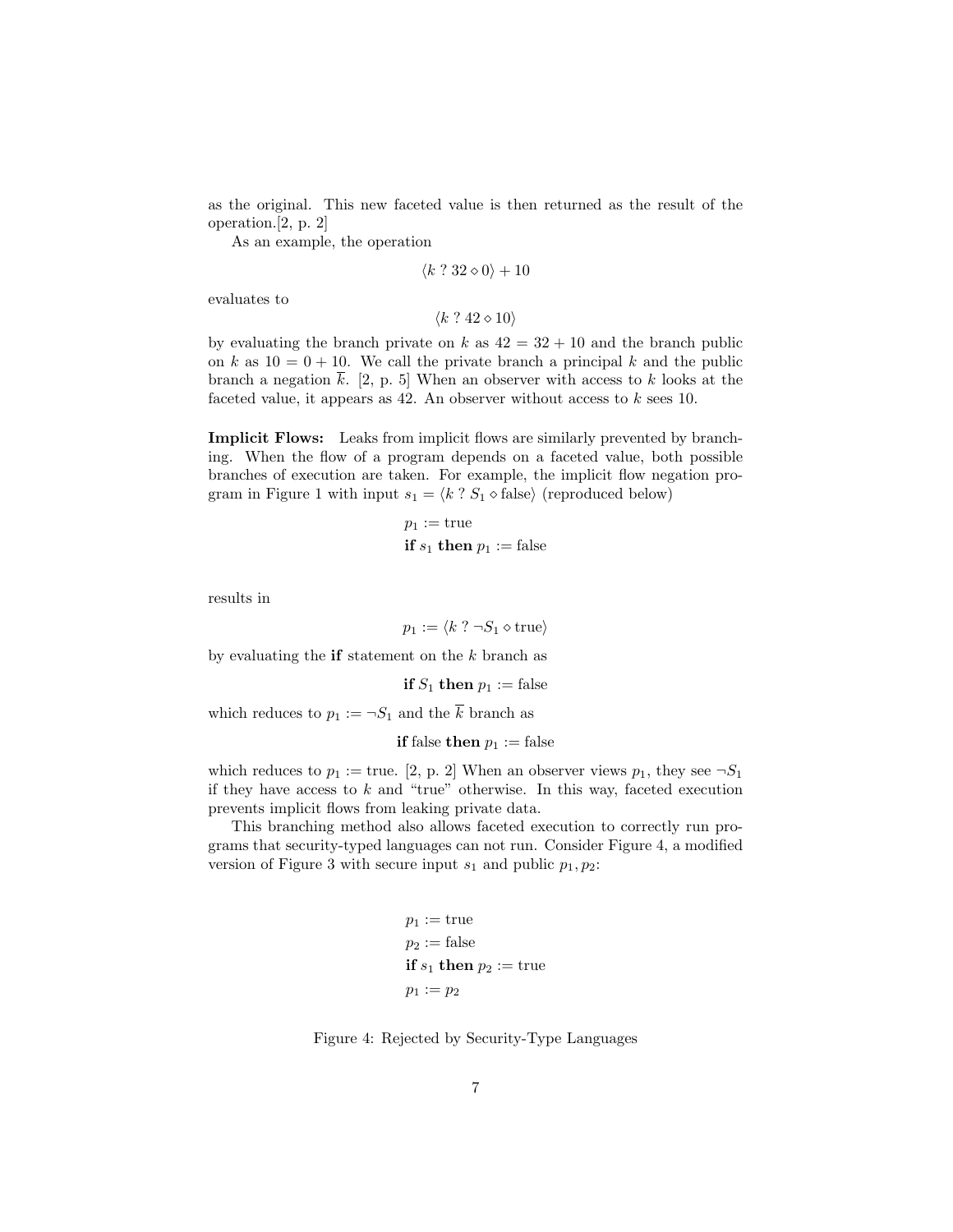A security-type system would complain that  $p_2$ , a public variable, is being assigned in the context of an if statement that depends on the private variable  $s_1$ .

In faceted execution, the program would look the same, but the input  $s_1$ would be packaged in a faceted value as  $\langle k \rangle S_1 \circ \bot \rangle$  (where  $S_1$  is the raw input value of  $s_1$ ). The if statement, which depends on  $s_1$ , would cause  $p_2$  to become  $\langle k ? S_1 \stackrel{?}{=} \text{true} \diamond \bot \rangle$ , preserving (where " $\stackrel{?}{=}$ " is the "check if equal" operator).

#### <span id="page-7-0"></span>2.3.3 Program Counter

As detailed in [2.3.2,](#page-5-2) branching in faceted execution must occur when the context that the result of an operation will be viewed in is not yet known. Since branching is inefficient, it is desirable to branch as little as possible. In some cases, branching may be unnecessary. If it is known what context a faceted value (and all side effects) will be viewed in, it is sufficient to compute only the corresponding branch of the facet. The following program exhibits such a situation.

> $z := \langle k \rangle$ ? true  $\Diamond$  false  $a := \langle k \rangle$  ?  $100 \diamond 2 \rangle$ if z then  $c := a + b$ else  $c := a * b$

evaluates immediately to

$$
c = \langle k ? 100 + b \diamond 2 * b \rangle
$$

without going through the step of

$$
c = \langle k ? \langle k ? 100 \diamond 2 \rangle + b \diamond \langle k ? 100 \diamond 2 \rangle * b \rangle
$$

In this example, branching occurs at the faceted value z but does not occur at a. When branching at z, one branch has access to k and one does not, so when the faceted value  $a$  is evaluated on one of these branches, the security context is already known to be k or k. Since all the information that a depends on is known, a takes on the value that corresponds to the security context instead of branching.[\[2,](#page-13-1) p. 6]

To keep track of the security context, we use a program counter, denoted pc, which we define to be a set of branch labels, each either a principal  $k$  or a negation k. [\[2,](#page-13-1) p. 5] As execution of the program branches on faceted values, the program counter is updated to reflect which principals or negations were taken. Then, when another faceted value is encountered, if its security policy is already a principal or negation in the program counter, branching does not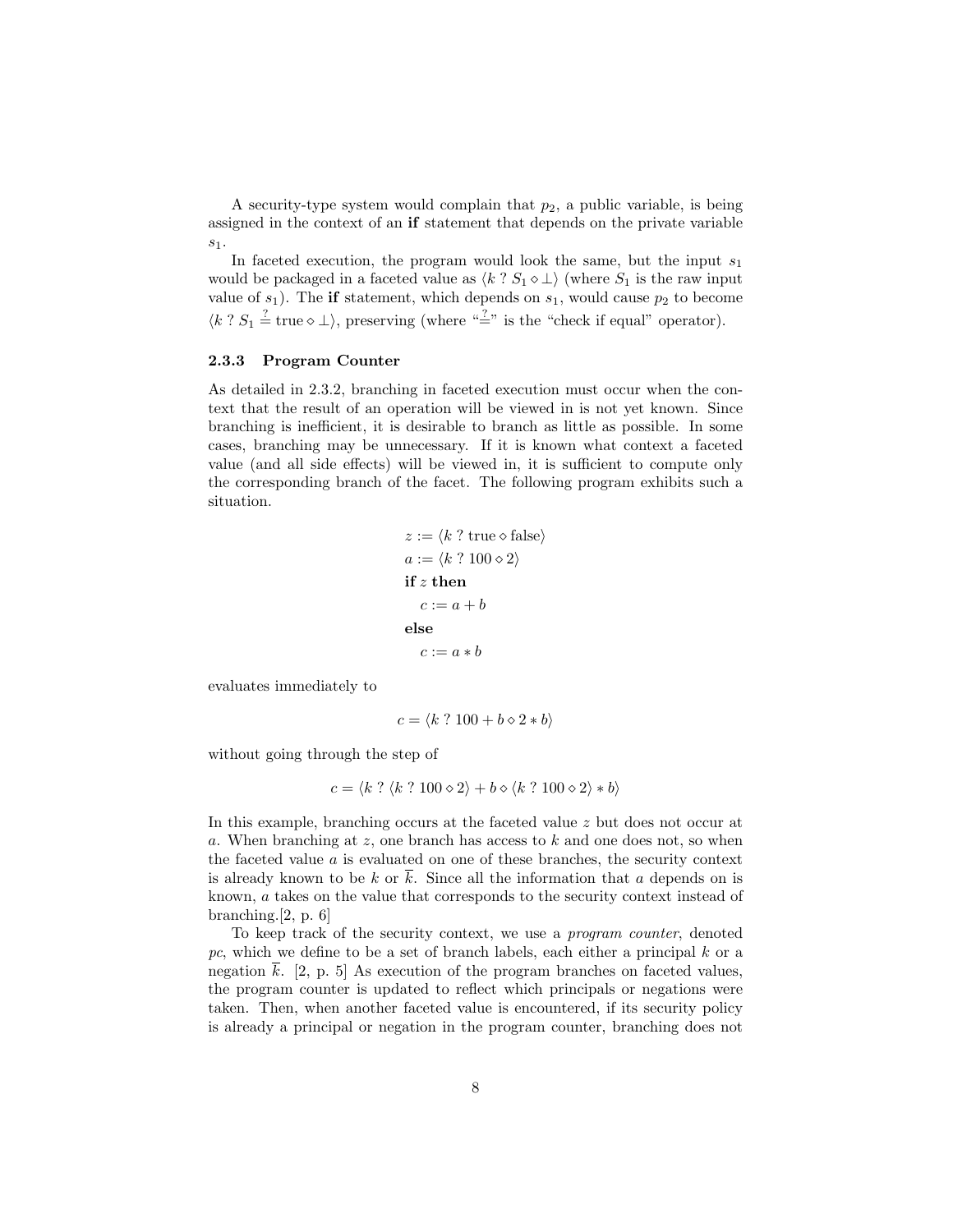occur and only the corresponding facet is executed. To illustrate this, we repeat the previous example while tracking the program counter.

| $z := \langle k \rangle$ ? true $\Diamond$ false $\rangle$                                                                                  |  | $pc = \{\}$                                                      |             |  |
|---------------------------------------------------------------------------------------------------------------------------------------------|--|------------------------------------------------------------------|-------------|--|
| $a := \langle k \rangle 100 \diamond 2 \rangle$                                                                                             |  |                                                                  | $pc = \{\}$ |  |
| Branch on faceted value z                                                                                                                   |  |                                                                  |             |  |
| if true then $pc = \{k\}$ if false then $pc = \{\overline{k}\}$<br>$c := 100 + b$ $pc = \{k\}$ $c := 2 + b$ $pc = \{\overline{k}\}$<br>else |  |                                                                  |             |  |
|                                                                                                                                             |  |                                                                  |             |  |
|                                                                                                                                             |  |                                                                  |             |  |
|                                                                                                                                             |  | $c := 100 * b$ $pc = \{k\}$ $c := 2 * b$ $pc = \{\overline{k}\}$ |             |  |
|                                                                                                                                             |  |                                                                  |             |  |

Merge to form a new facet for every modified variable

 $c = \langle k \rangle$  ?  $100 + b \diamond 2 * b \rangle$ 

When execution reaches the if statement, the program counter is  $\{\}$ , which includes neither k nor  $\bar{k}$ . Consequently, branching occurs on z into the k branch shown on the left (with  $pc \leftarrow pc \cup \{k\}$ ) and the  $\overline{k}$  branch shown on the right (with  $pc \leftarrow pc \cup \{\overline{k}\}\$ .[\[2,](#page-13-1) p. 6 F-SPLIT] Each of these branches is then executed in the context of its program counter. When the second faceted value is reached in  $c := a + b$  or  $c := a * b$ , the program counter already contains k or  $\overline{k}$ , so a becomes the value of one of its facets without further branching. [\[2,](#page-13-1) p. 6 F-LEFT, F-RIGHT]

#### <span id="page-8-0"></span>2.3.4 Declassification

Declassification involves migrating information from one faceted value to another faceted value with a different access policy, usually in order to make that information more public.[\[2,](#page-13-1) p. 10] If this second faceted value's access policy is public to the world, then declassification is equivalant to migrating information from a faceted value to a normal variable. Declassification must be implemented in a careful manner to avoid invalidating all the security properties that faceted execution provides.

Naive Declassification: A simple way to declassify a faceted value  $e$  given a label  $k$  is to recursively cut out the public branch of any faceted values of label k under e, leaving the private branch accessable to all observers. This process is expressed in the following algorithm.

declassify $(k, e)$ : match  $e$ : if  $\langle k \rangle$   $V_1 \diamond V_2 \rangle$  then declassify $(k, V_1)$ if  $\langle l \, ? \, V_1 \diamond V_2 \rangle$  then  $\langle l \, ? \, \text{declassify}(k, V_1) \diamond \text{declassify}(k, V_2) \rangle$ default: e

When a faceted value  $\langle s : V_1 \diamond V_2 \rangle$  is declassified with label k, the result is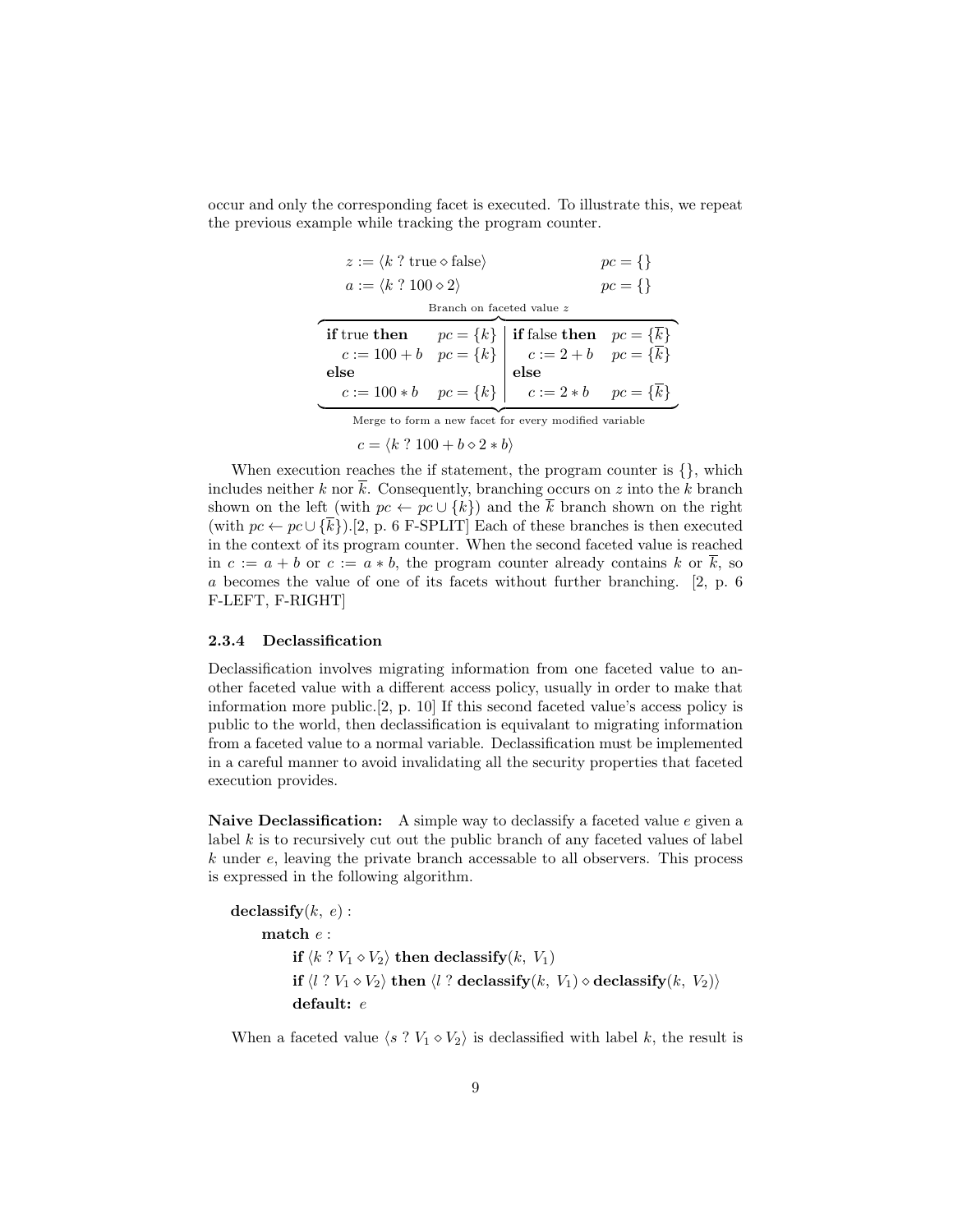$V_1$ . On the other hand, if the facet has label  $l \neq k$  as in  $\langle l \, ? \, V_1 \diamond V_2 \rangle$ , it remains unchanged unless  $V_1$  or  $V_2$  contains a faceted value with policy  $k$ .

This simple declassification method has the potential to invalidate the security properties of faceted execution. If used incorrectly, it may allow an adversary to read the private branch of more faceted values than intended. Consider the following program.

> secret :=  $\langle s \rangle : V_1 \diamond V_2 \rangle$ toBeRevealed :=  $\langle s \rangle : V_3 \diamond V_4 \rangle$ untrusted  $:=$  **get-adversary-input**() result :=  $\mathbf{declassify}(s, \mathbf{toBeRevealed} + \mathbf{untrusted})$

This program behaves as expected for "normal" inputs. toBeRevealed is added to untrusted to get  $\langle s \rangle$   $V_3$  + untrusted  $\langle V_4$  + untrusted), which is then declassified to  $V_3$  + untrusted. This changes, however, if the adversary chooses "secret−toBeRevealed" as their input. Now, toBeRevealed+ untrusted reduces to secret, which is then declassified! Even worse, the adversary can use the same technique to declassify any faceted value with label s. [\[2,](#page-13-1) p. 10]

Robust Declassification: A particularly attractive goal for declassification that fixes the above issue is robustness. Robustness stipulates that an active attacker, who can introduce code and influence inputs, is no more powerful than a passive attacker, who can only observe results. [\[2,](#page-13-1) p. 10].

Since a passive attacker has no inputs to the program, they can not influence what faceted values are declassified. To achieve robustness, an active attacker's inputs must likewise have no effect on what values are declassified.[\[2,](#page-13-1) p. 10] In realizing this requirement, it is useful to consider the different views of execution.

At this point, it is necessary to differentiate between the terms principal and label. A label is used by faceted values to determine which facet an observer is allowed to see. A *principal P* is a set of labels that control access to data considered secret and a set of untrusted labels that do the same for data considered untrusted.[\[2,](#page-13-1) p. 10]

We consider one principal P with two labels  $S^P$  and  $U^P$ . The label  $S^P$  labels data secret to P that will be declassified, and the label  $U^P$  labels data untrusted by  $P$  (in our example, it is data that may have been modified by an attacker). A view is a set of labels, and corresponds to the set of information accessible given those labels. There are four views on  $P: \{\}, \{S^P\}, \{U^P\}, \{S^P, U^P\}, \text{each}$ an element of the power set of labels. The views that contain  $U^P$  may have been affected by the attacker since data the attacker can write to is visible in them. On the other hand, the views without  $U^P$  are free of the attacker's influence.[\[2,](#page-13-1) p. 10]

Each principal implements a function  $\frac{declassify}{P}$  that, when applied to a (potentially faceted) value, checks that the execution context does not include  $U^P$  and then returns a value where anything previously visible only to observers with  $S^P$  is now visible to any observer that does not have  $U^P$ . [\[2,](#page-13-1) p. 10,11]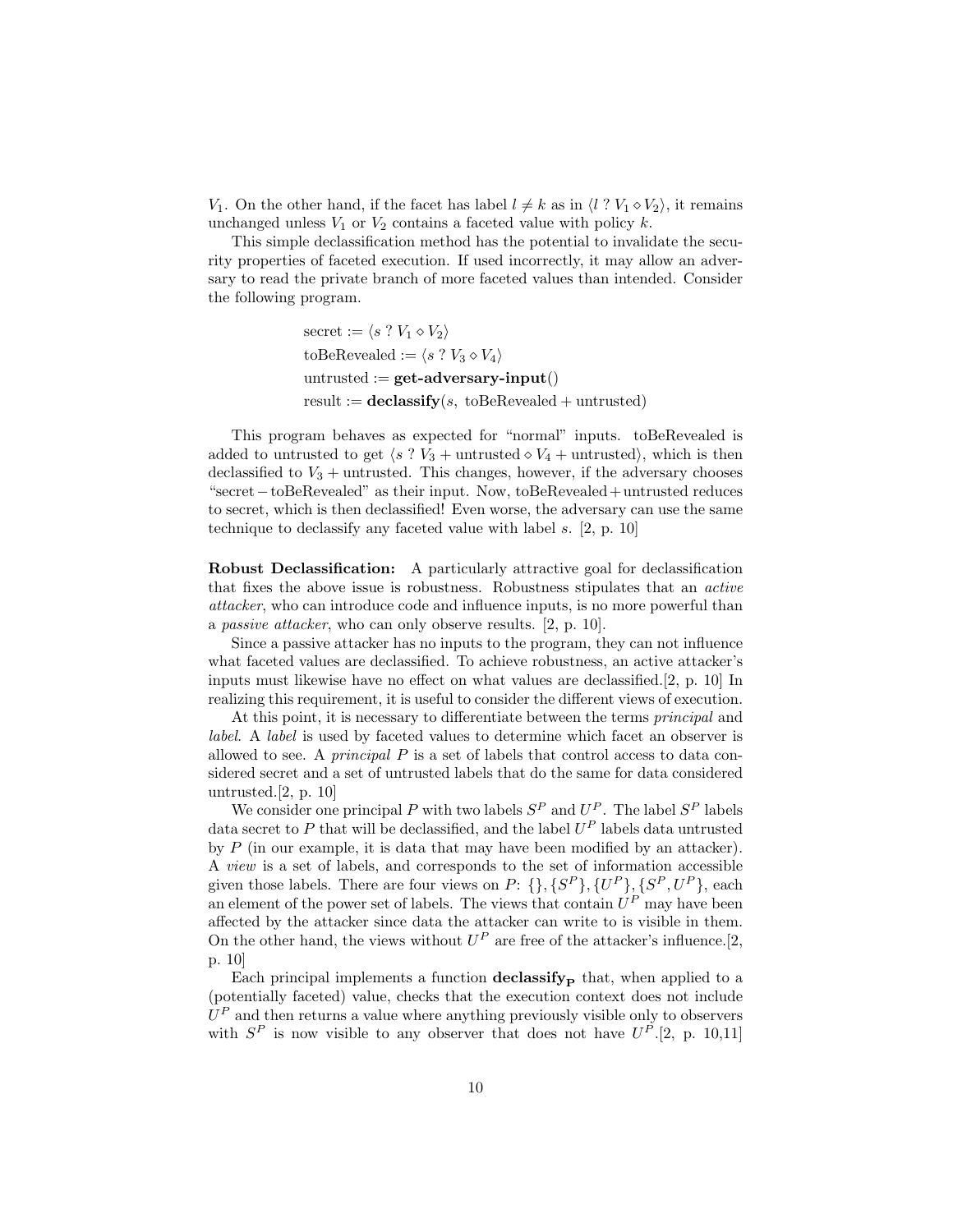Austin's implementation of **declassify**  $\mathbf{p}$  is shown below.[\[2,](#page-13-1) fig. 9]

 $\mathbf{declassify}_{\mathbf{P}}(e)$ : match e :  $\mathbf{if}\ \langle S^P\ ?\ V_1 \diamond V_2 \rangle\ \mathbf{then}\ \langle U^P\ ?\ \langle S^P\ ?\ V_1 \diamond V_2 \rangle \diamond V_1 \rangle$  ${\bf if} \braket{U^P : V_1 \diamond V_2}{\bf then} \braket{U^P : V_1 \diamond {\bf declassify_P}(V_2)}$ if  $\langle l \, ? \, V_1 \diamond V_2 \rangle$  then  $\langle l \, ? \, \text{declassify}_{\mathbf{P}}(V_1) \diamond \text{declassify}_{\mathbf{P}}(V_2) \rangle$ default: e

It is crucial that principals be defined before any untrusted data enters the program. Otherwise, an attacker might define a principal A that trusts  $U^P$  and has secret  $S^P$  in order to obtain a declassification function **declassify**<sub>A</sub> that works in the attacker's context and declassifies  $S^P$ .

While robust declassification preserves non-interference for views containing  $U^P$ , it may be too restrictive for certain applications as it disallows an untrusted source from ever learning anything about a secret value. A looser version of robust declassification that keeps the requirement that declassification only occur if the execution context is not influenced by the untrusted source but loosens the requirement that secret information not travel to the untrusted source might be desirable in some cases.

#### <span id="page-10-0"></span>2.3.5 Racets: Faceted Execution in Racket

Racets is a language extension of Racket (a language based on Scheme) that leverages Racket's macro system to support faceted execution.[\[5,](#page-13-4) p. 7] Racets differs from the prior definition of faceted execution in a few minor ways. It extends the definition of labels to be first class functions instead of symbols. All operations with faceted values remain the same. However, observing faceted values is different. Racets includes an observation function (obs label labelarg value) that reveals the branch of value private to label depending on whether (label label-arg) returns true or false.[\[5,](#page-13-4) p.  $5$  OBS]

# <span id="page-10-1"></span>3 Motivation

Industry programmers must make their code conform to the privacy policies that have been set in place by the companies they work for. Since these policies change frequently, a code base where information flow is easy to understand and control is indispensable.

Faceted execution provides a clear way to implement the information flow restrictions given by privacy policies into code. Programmers can implement the core logic of their task without worrying about how information flows through their implementation. Then, they can control information flow by placing sensitive information in faceted values and returning results that have been observed with the appropriate labels. Privacy policy changes can be implemented by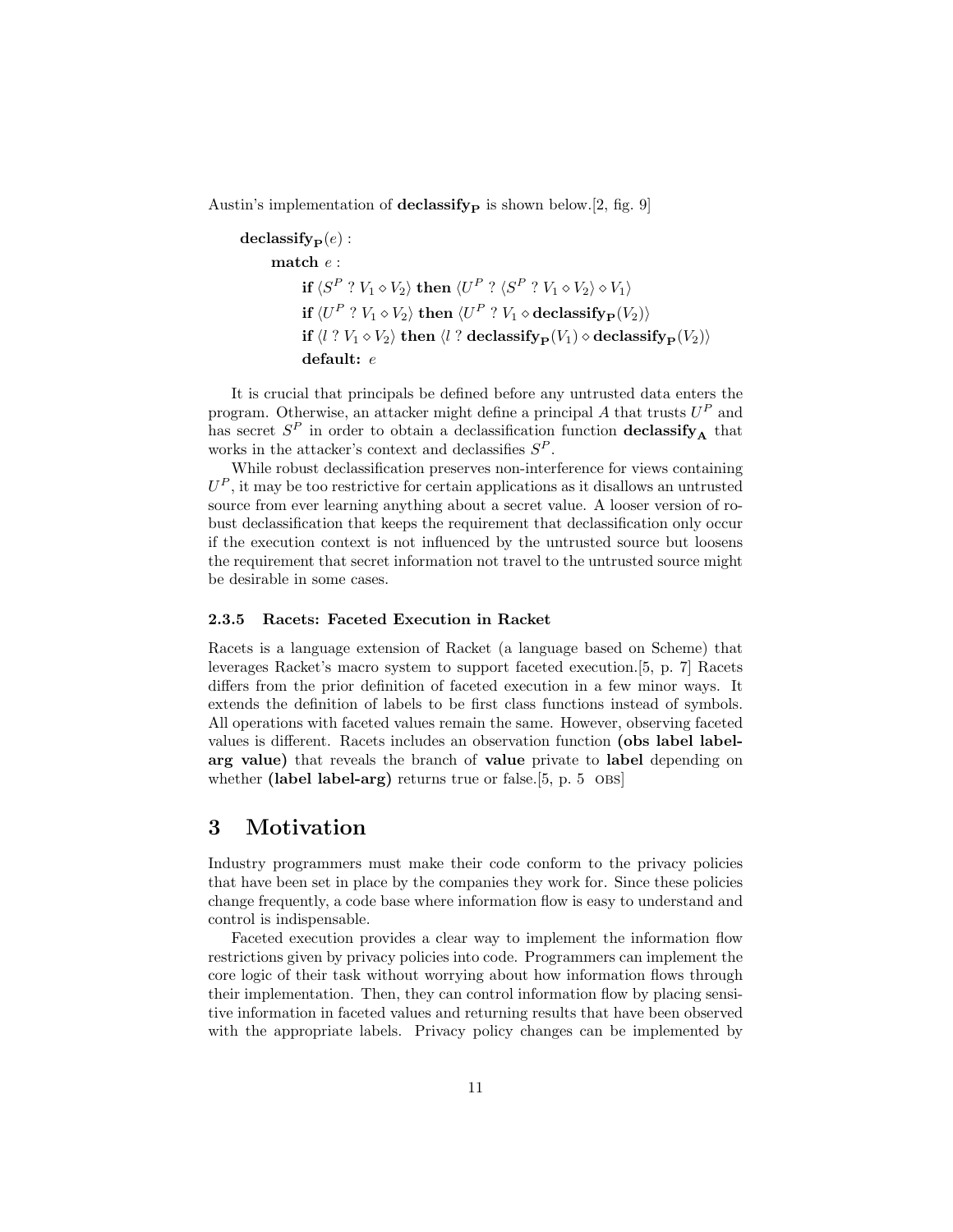changing the labels attached to incoming information and the labels used to observe outgoing information without changing the core logic at all.

# <span id="page-11-0"></span>4 Our Approach

### <span id="page-11-1"></span>4.1 Client-side Buttons Declassify Faceted Values

To facilitate the realization of privacy policies on the web, we propose a web framework that ties client-side interactions to server-side use of faceted values. Clients may submit forms that contain private data, which would be stored in faceted values on the server. Through button presses on the client side, clients may choose to selectively declassify their private data.

### <span id="page-11-2"></span>4.2 Use Case

An example use case is in an academic grading server. A professor may not want students to be able to see their grades until some time after they have been entered online. In this scenario, the grades are stored in a faceted value private to the professor. Students can not observe their grade until the professor presses a button that declassifies the faceted value containing the grades.

### <span id="page-11-3"></span>4.3 Implementation in Racets

As a first step toward realizing correct declassification, we extend Racets with support for naive declassification via the **fac-force-declassify** macro. Additionally, we show an example of declassification by extending the Racets Battleship case study, which provided a web interface for two players to play battleship, with a declassification option that allows players to see each others boards.<sup>[1](#page-11-5)</sup>

# <span id="page-11-4"></span>5 Conclusion

Faceted execution is a dynamic information flow control system that generalizes mandatory access control to achieve termination insensitive non-interference. Instead of using an information flow control type system to verify that no set of inputs could cause information to be leaked, it stores sensitive data in faceted values, denoted  $\langle s ? V_1 \diamond V_2 \rangle$ , which control at runtime how sensitive data can be accessed, meaning no programs are rejected as unsafe. Faceted values allow programmers to write code as they normally would without worrying about leaking private information because they handle all access checks at the time the results are observed or declassified. This means that in order for faceted execution to be correct, declassification must satisfy some degree of termination insensitive non-interference. Neither naive declassification nor robust declassification is a perfect solution, and declassification remains an open research topic.

<span id="page-11-5"></span> $1$ Code available at <https://github.com/mattsoulanille/racets/tree/declassify>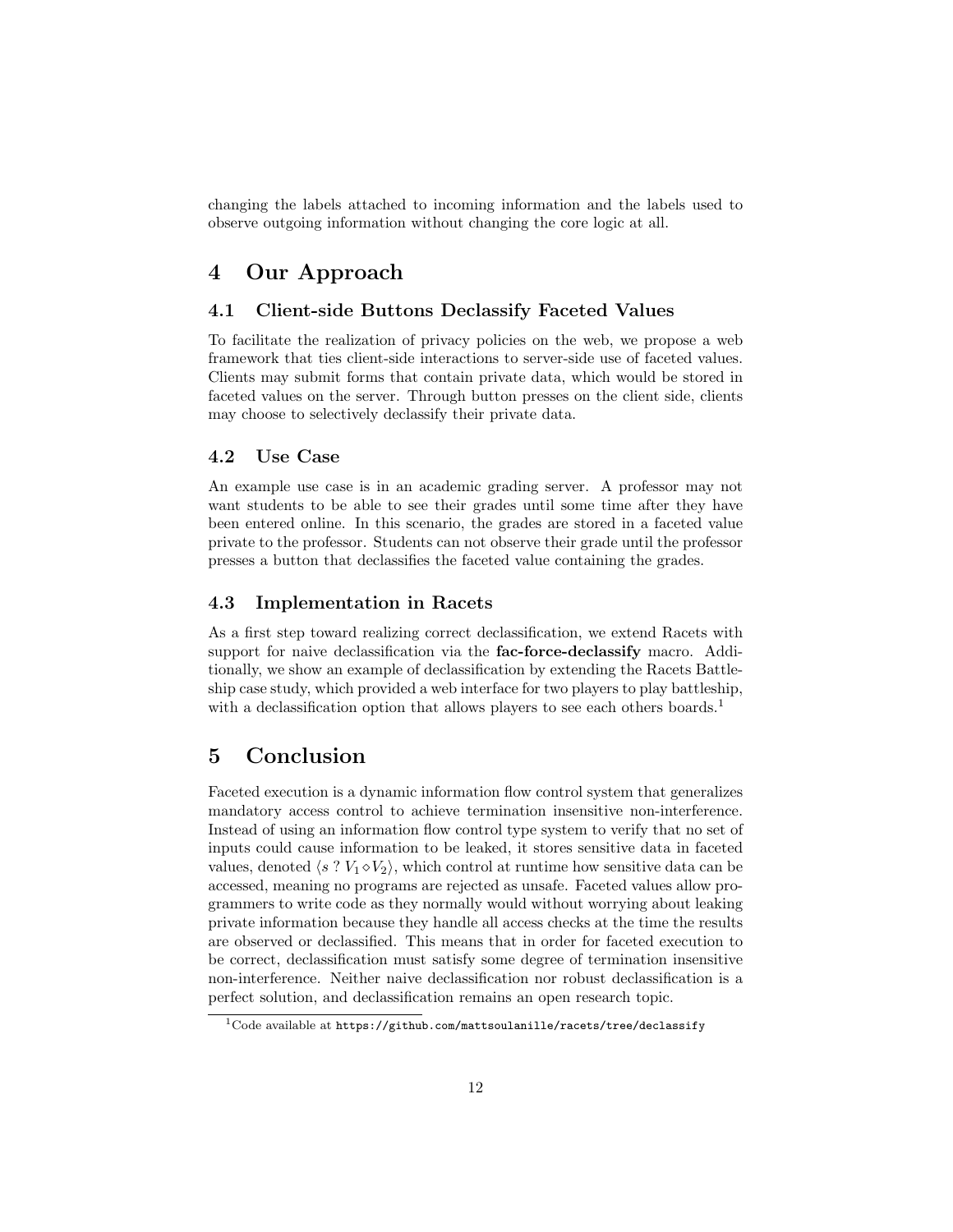# <span id="page-12-0"></span>5.1 Future Work

Future work involves designing a version of declassification that sufficiently maintains non-interference while not being so restrictive as to prevent any information from being shared. Implementing the web framework described in [4.1](#page-11-1) on top of an existing racket web framework is also a goal.